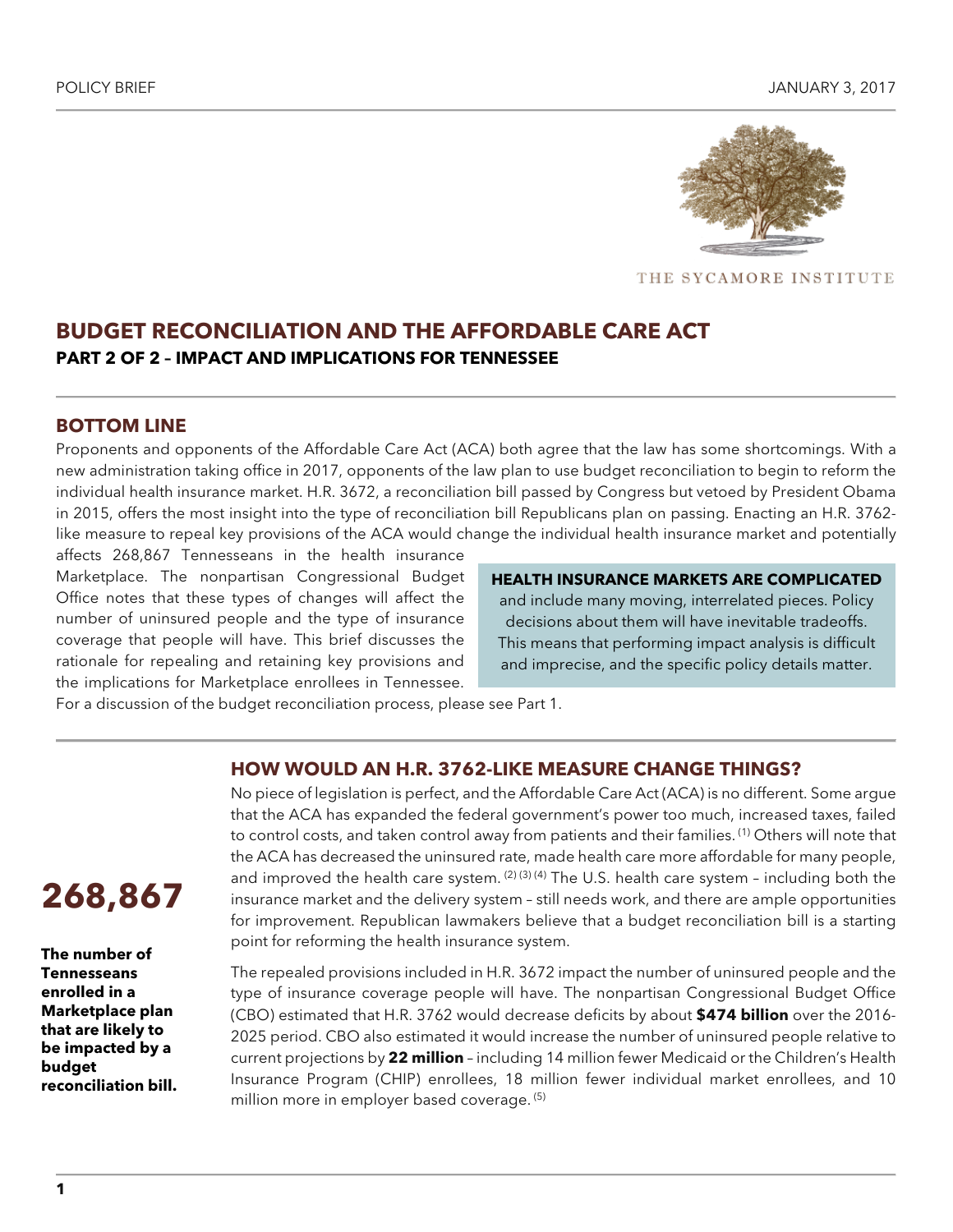## **ARGUMENTS YOU MAY BE HEARING FOR OR AGAINST REPEALING THESE PROVISIONS**

| <b>ACA provision likely</b><br>to be impacted by<br>reconciliation | <b>Proponents of repeal</b><br>say                                                                                                                                                                                                                                                                                                                                                                                           | <b>Opponents of</b><br>repeal say                                                                                                                                                                                                                                                                                                                                                                                      | Expected outcome <sup>(6)</sup>                                                                                                                                                                                                                                                                                                                                                                                                                                                                                                                                                                                                                                                                                                                                                                                                                                                                                                                                                                                                                                                                                                                                                                                                                                                                                                                                                                                                                            |
|--------------------------------------------------------------------|------------------------------------------------------------------------------------------------------------------------------------------------------------------------------------------------------------------------------------------------------------------------------------------------------------------------------------------------------------------------------------------------------------------------------|------------------------------------------------------------------------------------------------------------------------------------------------------------------------------------------------------------------------------------------------------------------------------------------------------------------------------------------------------------------------------------------------------------------------|------------------------------------------------------------------------------------------------------------------------------------------------------------------------------------------------------------------------------------------------------------------------------------------------------------------------------------------------------------------------------------------------------------------------------------------------------------------------------------------------------------------------------------------------------------------------------------------------------------------------------------------------------------------------------------------------------------------------------------------------------------------------------------------------------------------------------------------------------------------------------------------------------------------------------------------------------------------------------------------------------------------------------------------------------------------------------------------------------------------------------------------------------------------------------------------------------------------------------------------------------------------------------------------------------------------------------------------------------------------------------------------------------------------------------------------------------------|
| <b>Individual mandate</b>                                          | • Requiring people to purchase<br>health insurance or a pay a<br>penalty is financially harmful to<br>some individuals and families. (7)<br>· Purchasing health insurance is a<br>private choice, and the federal<br>government should not interfere.<br>. Young and healthy people are<br>being forced to subsidize care<br>for older and less healthy<br>people.                                                           | • Government<br>intervention helps<br>create broad risk pools<br>that make insurance<br>affordable for the<br>largest group of people.                                                                                                                                                                                                                                                                                 | The CBO analysis of H.R. 3672 cited on the<br>previous page only estimated the impact on<br>the federal deficit and the number of<br>people with health insurance. CBO later<br>provided a more detailed analysis of the<br>impact of additional changes. They<br>included the provisions in H.R. 3672 and the<br>repeal of other ACA reforms like benefit<br>mandates and requirements to cover<br>people with pre-existing conditions. These<br>reforms cannot be repealed or changed in a<br>reconciliation bill. CBO estimates that the<br>combined impact of the repeal of these<br>reforms would include:<br>IN THE INDIVIDUAL HEALTH INSURANCE<br>MARKET<br>• 14 million fewer individuals will be<br>covered.<br>· On average, plans will offer fewer<br>benefits, out-of-pocket costs will increase,<br>and premiums will decrease.<br>• More healthy people and fewer less<br>healthy people would be covered in the<br>individual market.<br>• Healthier people would have more<br>affordable insurance options.<br>• Less healthy people and low-income<br>individuals would have fewer affordable<br>insurance options.<br>• Some less healthy people may be denied<br>coverage.<br>• Insurance purchased in the individual<br>market would no longer receive favorable<br>tax treatment.<br>IN THE EMPLOYER-BASED MARKET<br>· 10 million more individuals will be<br>covered.<br>. The total number of hours worked in the<br>U.S. may rise. |
| <b>Employer mandate</b>                                            | • More employers will offer<br>insurance without being<br>required to because people will<br>have fewer individual market and<br>Medicaid options.<br>• More employees will take up<br>employer-based coverage<br>because they do not have other<br>options.<br>· Employers will save money<br>because they do not have to pay<br>a penalty for not offering<br>insurance to their employees or<br>report to the IRS.        | • 59% of Americans<br>receive insurance<br>through their<br>employers.<br>• The employer mandate<br>ensures that employers<br>continue to offer<br>coverage instead of<br>requiring people to<br>enter the subsidized<br>individual insurance<br>market. <sup>(8)</sup><br>• Fewer employer<br>coverage options will<br>result in increased<br>health care costs for<br>individuals and for the<br>federal government. |                                                                                                                                                                                                                                                                                                                                                                                                                                                                                                                                                                                                                                                                                                                                                                                                                                                                                                                                                                                                                                                                                                                                                                                                                                                                                                                                                                                                                                                            |
| <b>Premium tax credits</b><br>and cost-sharing<br>subsidies        | • Tax credits and subsidies<br>increase the federal deficit.<br>• Tax credits discourage<br>recipients to work and make<br>more money because they do<br>not want to lose their eligibility. <sup>(9)</sup><br>• Taxpayers are bearing the<br>burden of paying for the<br>subsidies.                                                                                                                                         | • Lack of subsidies will<br>make health insurance<br>unaffordable for people<br>with poor health or<br>those with lower<br>incomes.<br>· Without subsidies, only<br>employer-based<br>coverage is given<br>preferential tax<br>treatment.                                                                                                                                                                              |                                                                                                                                                                                                                                                                                                                                                                                                                                                                                                                                                                                                                                                                                                                                                                                                                                                                                                                                                                                                                                                                                                                                                                                                                                                                                                                                                                                                                                                            |
| <b>Medicaid expansion</b>                                          | • States have become more<br>heavily dependent upon the<br>federal government.<br>• Medicaid was intended to be a<br>safety net program and has<br>expanded beyond that original<br>intent. $(7)$<br>• States that did expand receive<br>more funding than states that did<br>not expand, which creates an<br>inequity among states.<br>• Medicaid is already<br>dysfunctional and more people<br>should not be added to it. | • Adults with low-<br>incomes are more likely<br>to work part-time or for<br>employers who do not<br>offer health insurance.<br>· Insurance is a key<br>requirement to access<br>needed care.<br>· States should receive<br>increased federal<br>funding to meet the<br>health care needs of<br>their population.                                                                                                      | · Some employers will have reduced costs<br>because they no longer have to pay the<br>penalty for not offering insurance and they<br>do not have to use resources to report to<br>the Internal Revenue Service.<br>IN MEDICAID<br>· 19 million fewer individuals will be<br>covered.<br>• Individuals no longer covered by<br>Medicaid may not be offered employer-<br>based coverage or be able to find<br>affordable coverage in the individual<br>market.                                                                                                                                                                                                                                                                                                                                                                                                                                                                                                                                                                                                                                                                                                                                                                                                                                                                                                                                                                                               |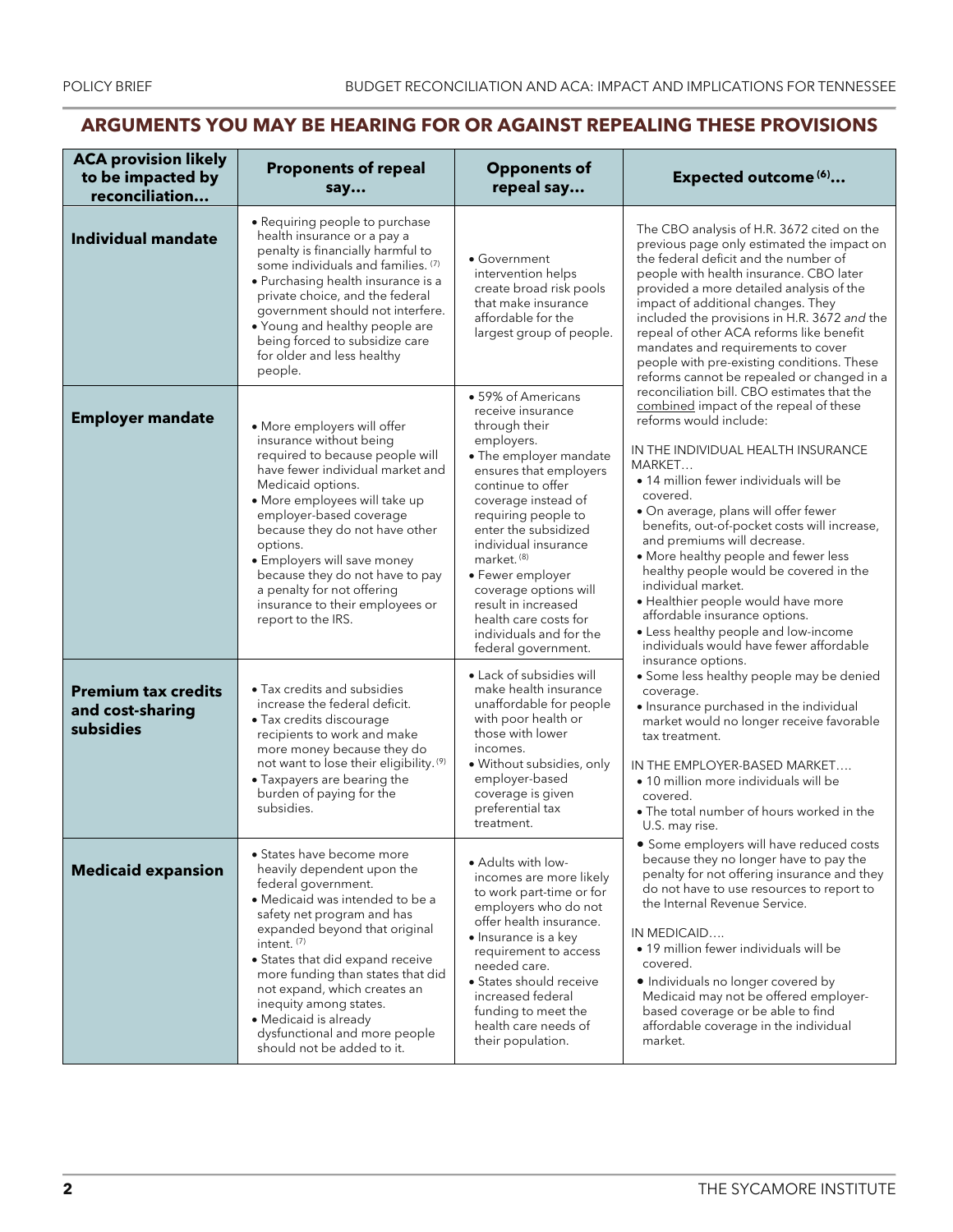

This section is intended to give an idea about how actions likely to be taken in the coming weeks may impact our state. These possible impacts are focused on the passage of an H.R. 3672-like measure *alone*, and do not account for any additional policy interventions that might be taken at the federal or state levels in the months or years that follow.

### **HOW WOULD AN H.R. 3672-LIKE MEASURE AFFECT TENNESSEANS?**

Federal Republicans are looking to make further reforms to the health insurance market down the road. However, in the absence of a replacement measure, the provisions included in last year's reconciliation bill would impact Marketplace coverage in Tennessee both immediately and in the longer-term.

## **FIGURE 1 2016 ACA Marketplace Enrollment**



Source: The Sycamore Institute's analysis using data from the U.S. Department of Health and Human Services, Office of *the Assistant Secretary for Planning and Evaluation*

#### **WILL THE INDIVIDUAL MARKET CHANGE IMMEDIATELY?**

The vetoed 2015 reconciliation bill immediately repealed the individual and employer mandates. (10) Even in the short-term, healthy people who purchased insurance coverage because of the mandate may have less incentive to stay in the market, while individuals with more health needs would want to keep their coverage – particularly considering likely longerterm impacts (below). Insurance companies may raise premiums to cover the increase in health care costs for this less healthy mix of enrollees.

In the face of unpredictable enrollment (and costs), insurers could also decide not to offer marketplace plans any longer. For example, Blue Cross Blue Shield of Tennessee (BCBST) left the 2017 individual markets in Memphis, Nashville, and Knoxville. BCBST stated it has lost almost \$500 million on ACA plans because the individuals in the marketplace had more health needs than they had anticipated. <sup>(11)</sup> Interestingly, these three cities are located in counties with the highest number of marketplace enrollees in the state.

#### **WILL THERE BE LONGER-TERM MARKET CHANGES?**

As the provisions eliminating premium and cost-sharing subsidies (see Figure 2) go into effect, plans would become less affordable for enrollees and insurers may further recede from the marketplaces. Some areas of the state would be more affected by the elimination of costsharing subsidies than others. For example, 38% of Marketplace enrollees in Williamson County receive cost-sharing subsidies, while 81% of Marketplace enrollees in Hancock County receive cost-sharing subsidies.

Elimination of subsidies would increase the costs of coverage and cost-sharing for the nearly 230,000 Tennesseans that currently receive financial assistance through the Marketplace. As these costs rise, the trend described above would continue as Tennesseans weigh the relative value of having coverage and the impact on their pocketbook. Relatively healthier individuals would continue to drop their Marketplace coverage as the costs outweigh the benefits – pushing premiums higher as only the most costly enrollees remain. This is often referred to as a health insurance death spiral.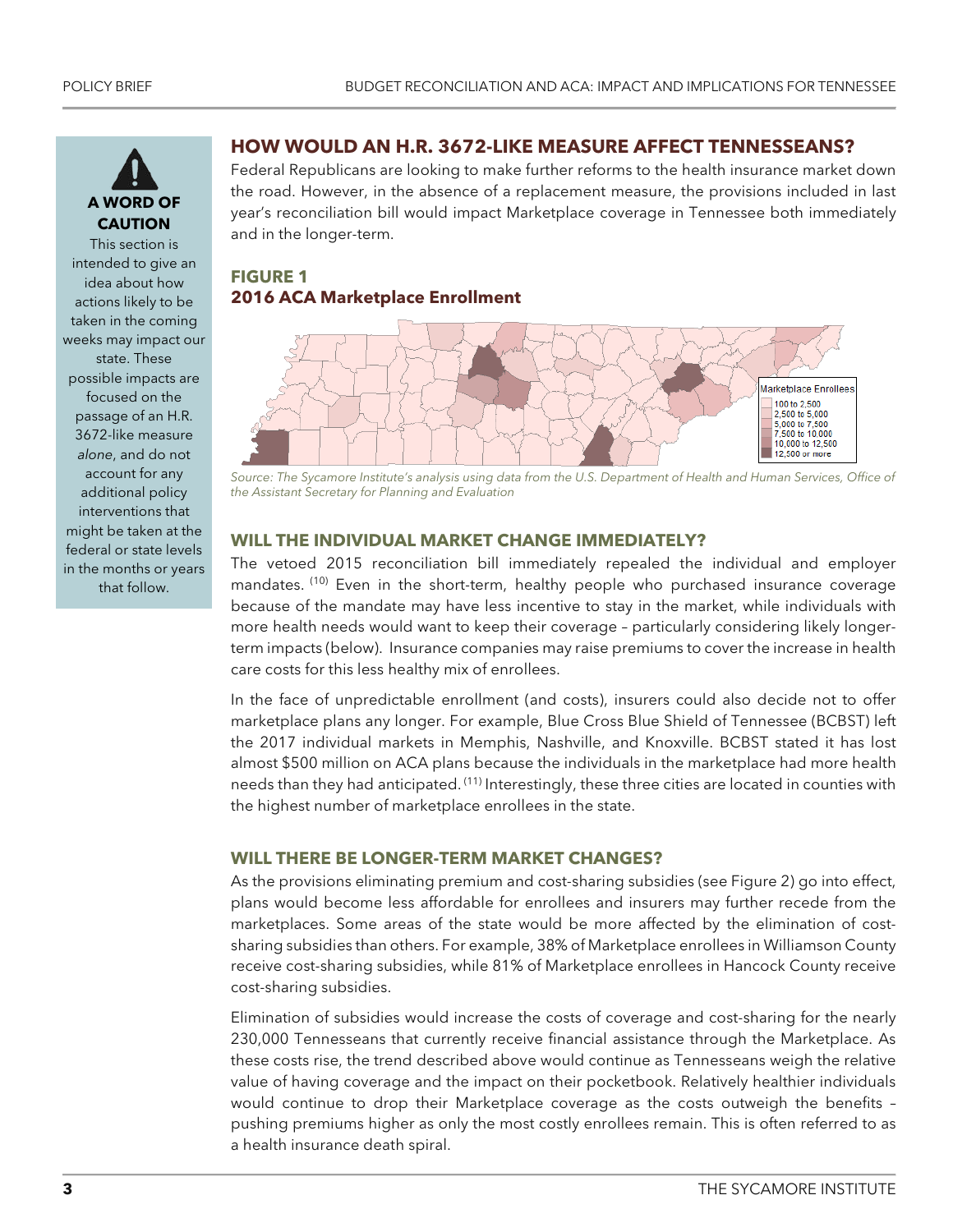In fact, CBO's analysis on H.R. 3672 notes that its estimated impact on the number of uninsured does not account for the changes that would occur if H.R. 3672 were passed alone without some follow-up measure that addressed other parts of the ACA. In the absence of a replacement plan, it notes, the uninsured population would likely be larger its estimate of 22 million $(5)$ 

#### **FIGURE 2 Percentage of Marketplace Enrollees Receiving Cost-Sharing Reduction Subsidies**



Source: The Sycamore Institute's analysis using data from the U.S. Department of Health and Human Services, Office of *the Assistant Secretary for Planning and Evaluation*

Insurers may also leave the market as individuals are less able to afford their premiums without

#### **KEY FACTS ABOUT TENNESSEE'S MARKETPLACE**

- **During the 2016 open enrollment period, 268,867 Tennesseans enrolled in the health insurance Marketplace.**
- **85%, or nearly 230,000 Tennesseans enrolling in Marketplace coverage, received some assistance to help cover the cost of their premiums and/or costsharing (see Figure 2). (13)**
- **Financial assistance reduced monthly premium costs by an average of 74%.**
- **Average monthly premium without a tax credit: \$400**
- **Average monthly premium with a tax credit: \$104.11**

financial assistance and the pool of enrollees become increasingly unpredictable and have increasingly costlier health needs.

Higher premiums and fewer options for coverage would likely leave many Tennesseans with tough decisions - drop coverage, do without needed health care, or sacrifice other needs because of increased spending on health care?

#### **WHAT HAPPENS TO TENNESSEE'S UNINSURED POPULATION?**

Because of the instability outlined above, the reconciliation bill alone would increase the uninsured population in Tennessee as individuals drop coverage because the individual mandate no longer exists and health insurance premiums become increasingly unaffordable.

#### **By 2019, it is estimated that the reconciliation bill would result in 526,000 Tennesseans losing insurance relative to current projections – with the total uninsured population in Tennessee increasing to 1,190,000 people.** (12)

To the extent that uninsured individuals are unable to directly pay for needed health care services, having a greater number of uninsured Tennesseans **would likely result in more uncompensated care being provided by the state's hospitals and providers**. Last year's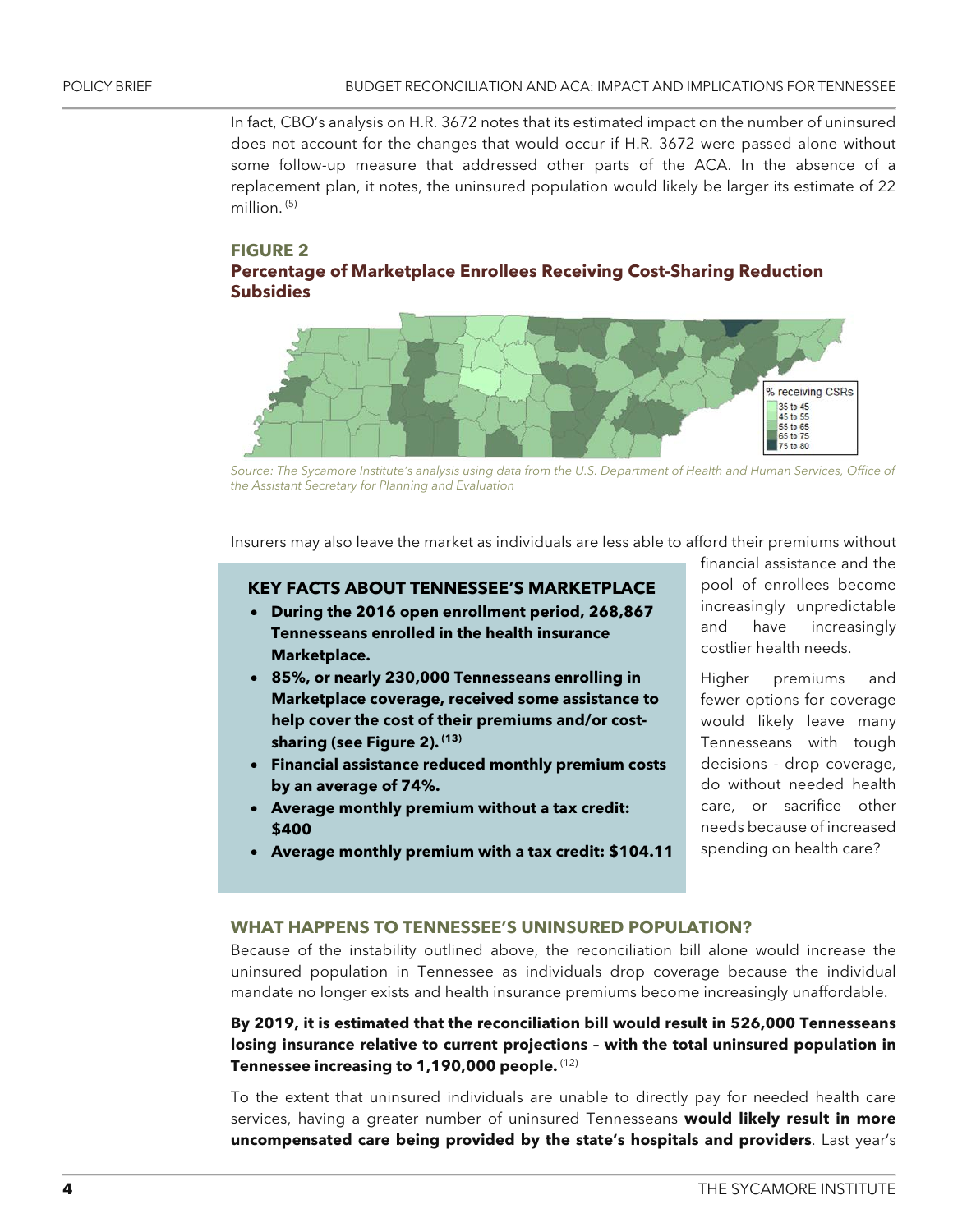reconciliation bill did not allocate any additional federal funding for uncompensated care through Medicaid or Medicare. In the absence of increased funding for uncompensated care, these costs will likely be financed by a combination of state and local governments and providers (i.e. free and reduced price care). (5)

#### **PARTING WORDS**

Everyone can agree that all Americans need access to quality, timely, and affordable care. However, the path to achieving that goal is less clear. A budget reconciliation bill alone would change the individual insurance market in Tennessee with some areas of the state being disproportionately affected. Given the possible short-term market instability that could result from passing a reconciliation bill alone, would policymakers consider stopgap interventions? Or could more concrete ideas about how to reform and replace the ACA be put in place quickly enough to avert immediate impacts on Tennesseans? Policymakers and stakeholders should consider these questions as they work to address the changing health care needs of Tennesseans.



THE SYCAMORE INSTITUTE BUILDING A STRONGER TENNESSEE THROUGH DATA AND RESEARCH

The Sycamore Institute is an independent, nonpartisan public policy center for Tennessee.

## www.sycamoreinstituteTN.org